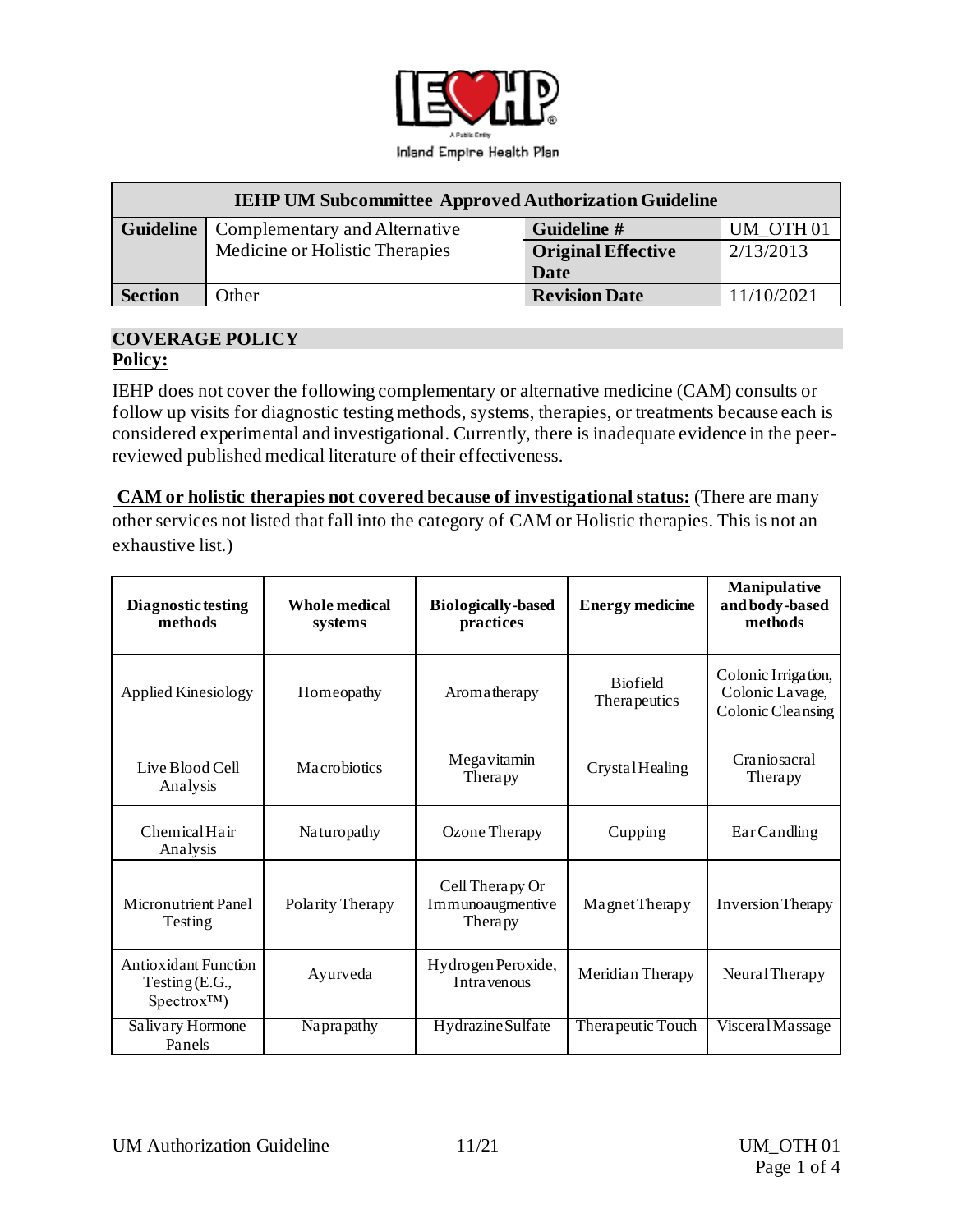### **COVERAGE LIMITATIONS AND EXCLUSIONS**

 $N/A$ 

#### **ADDITIONAL INFORMATION**

- **Applied Kinesiology (AK):** AK is a form of diagnostic testing that uses muscle testing as a functional neurological evaluation.
- **Chemical Hair Analysis:** Chemical hair analysis is a test in which a person's hair is analyzed for mineral content.
- **Salivary Hormone Panels:** Salivary testing for various hormones in the form of hormone panels (i.e., testing several different hormone levels in one test at the same time) has been proposed for numerous indications including screening and monitoring of menopause, aging and various other conditions.
- **Ayurveda:** Ayurveda provides an integrated approach to preventing and treating illness through lifestyle, based upon the premise that all disease begins with an imbalance or stress in the individual's consciousness. Lifestyle interventions are a major Ayurvedic preventive and therapeutic approach and include diet and herbal remedies.
- **Macrobiotics:** Macrobiotics is the art and science of health and longevity through the study and understanding of the relation and interactions between oneself, foods, lifestyles and the environment.
- **Naprapathy:** Naprapathy or naprapathic medicine is a system that employs manual medicine (e.g., spinal manipulation), nutritional counseling and therapeutic modalities (e.g., heat, cold, ultrasound, and electrical stimulation) for the treatment of pain caused by connective tissue disorders.
- **Naturopathy:** Naturopathy is a system of healing that views disease as a manifestation of alterations in the processes by which the body naturally heals itself. It emphasizes health restoration as well as, disease treatment. The core modalities utilized include diet modification, nutritional supplements, herbal medicine, acupuncture, Chinese medicine, hydrotherapy, massage, joint manipulation, and lifestyle counseling.

# **CLINICAL/REGULATORY RESOURCE**

Medicare may have Local Coverage Determinations (LCD) or National Coverage Determinations (NCD) which supersede this guideline.

Apollo Managed Care CAM guidelines also consider alternative medicine interventions experimental and investigational because there is inadequate evidence in peer-reviewed published medical literature of the effectiveness of these interventions. Apollo suggests that referrals be limited to licensed and/or credentialed providers. Unlicensed providers usually are not able to obtain malpractice insurance; training and skills are usually unknowns, increasing liability if there should be an adverse event following a referral.

The United States Department of Veterans Affairs (2017) established a policy regarding the provision of complementary and integrative health (CIH) approaches. This directive establishes the responsibilities of Veterans Health Administration when offering CIH approaches and integrating them with conventional care.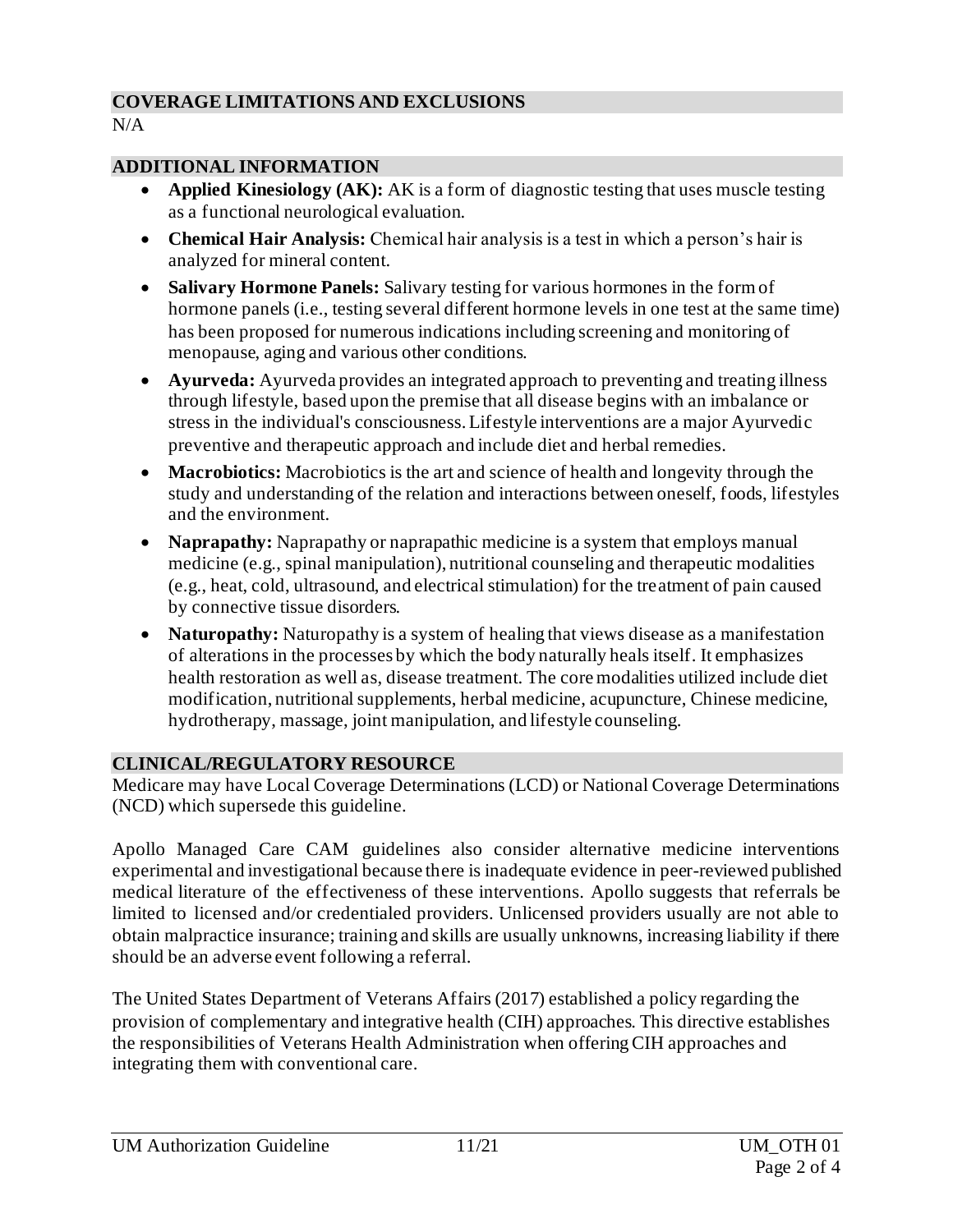American Academy of Pediatrics policy on Pediatric Integrative Medicine concluded that pediatricians and primary care providers are encouraged to advise and counsel about relevant, safe, effective, and age-appropriate health services and therapies regardless of whether they are considered conventional or complementary therapies. Pediatricians should regularly inquire about all therapies the patient is using. CAM therapies used to treat autism spectrum disorders (ASDs) have been inadequately evaluated because of "methodologic flaws, insufficient numbers of patients or lack of replication" and cannot be recommended.

The National Cancer Institute (NCI) stated that "cancer patients using or considering complementary or alternative therapy should discuss this decision with their doctor or nurse, as they would any therapeutic approach. Some complementary and alternative therapies may interfere with standard treatment or may be harmful when used with conventional treatment. It is also a good idea to become informed about the therapy, including whether the results of scientific studies support the claims that are made for it."

# **DEFINITION OF TERMS**

Complementary and alternative medicine (CAM) is a broad domain of resources that encompasses health systems, modalities, and practices and their accompanying theories and beliefs, other than those intrinsic to the dominant health system of a particular society or culture in a given historical period. CAM includes such resources perceived by their users as associated with positive health outcomes. Boundaries within CAM and between the CAM domain and the domain of the dominant system are not always sharp or fixed.

Complementary and alternative medicine (CAM) is a term that refers to health care approaches with a history of use or origins outside of mainstream medicine. Complementary medicine refers to the use of a non-mainstream approach together with conventional medicine. Alternative medicine refers to the use of non-mainstream approach in place of conventional medicine.

Complementary and alternative medicine (CAM) is also called unconventional, nonconventional, or nontraditional healthcare and includes a group of diverse medical and healthcare systems, practices and products that are not typically considered to be part of traditional healthcare in the United States.

# **REFERENCES**

- 1. Apollo Managed Care, 20th edition, 2021. CAM 100: Complementary and Alternative Medicine (CAM) – Overview. Accessed October 26, 2021.
- 2. Apollo Managing Physical/Occupational/Speech Therapy/Rehabilitation Care & Pain Management, 16th edition, 2021. POS 19-033 Pain Management: Complementary and Alternative Medicine (CAM). Accessed on October 26, 2021.
- 3. Institute of Medicine (US) Committee on the Use of Complementary and Alternative Medicine by the American Public. Complementary and Alternative Medicine in the United States. Washington (DC): National Academies Press (US); 2005. 1, Introduction. Accessed October 26, 2021. Available from: <https://www.ncbi.nlm.nih.gov/books/NBK83804/>
- 4. Medicare National Coverage Determinations Manual Chapter 1, Part 1 (Sections 10- 80.12) Coverage Determinations. Section 30 Complementary and Alternative Medicine. Accessed on October 26, 2021 at URL Address: [https://www.cms.gov/Regulations-and-](https://www.cms.gov/Regulations-and-Guidance/Guidance/Manuals/downloads/ncd103c1_part1.pdf)[Guidance/Guidance/Manuals/downloads/ncd103c1\\_part1.pdf](https://www.cms.gov/Regulations-and-Guidance/Guidance/Manuals/downloads/ncd103c1_part1.pdf)
- 5. McClafferty H, Vohra S, Bailey M, Brown M, Esparham A, Gerstbacher D, Golianu B,